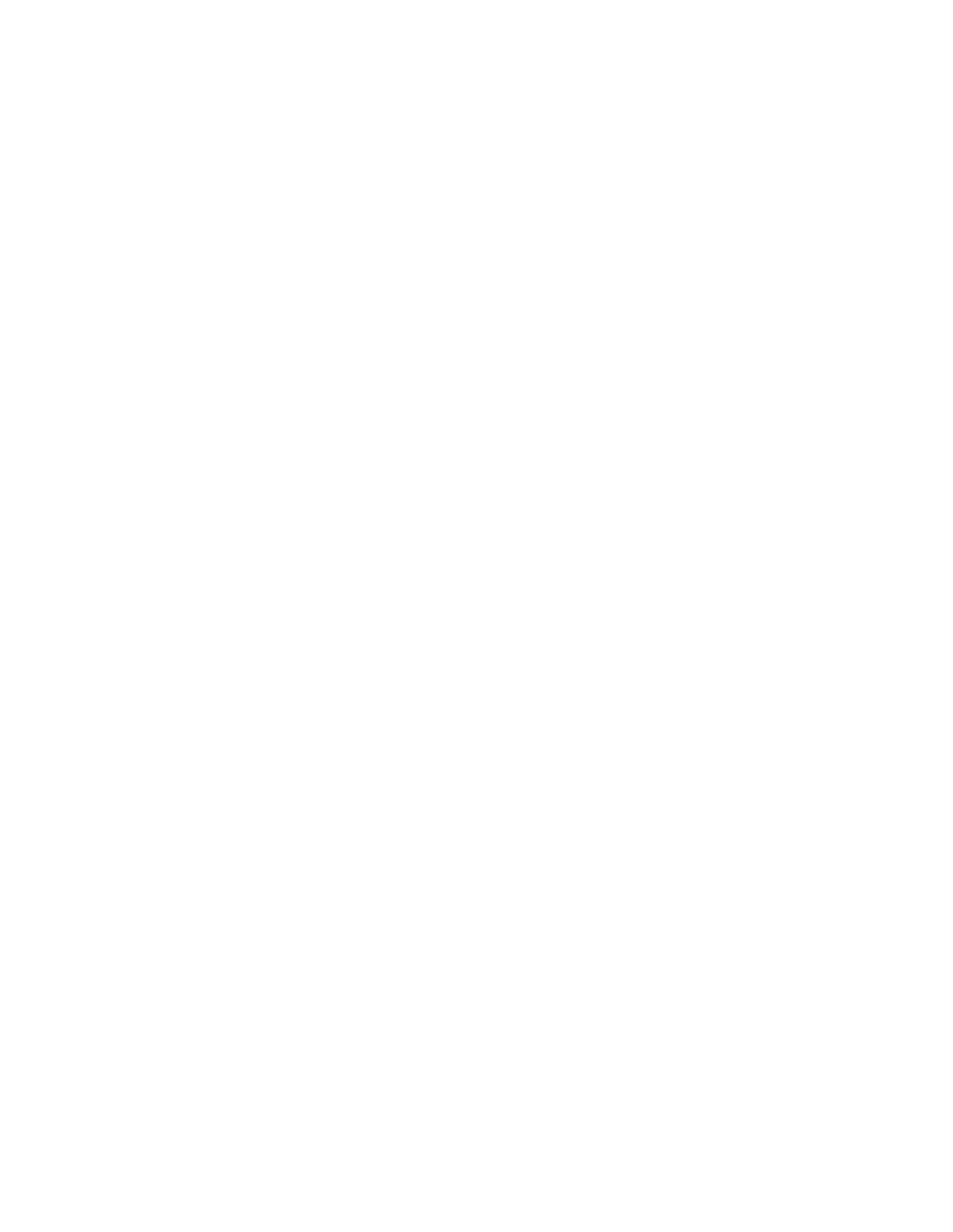# **Service Bulletin**

February 8, 2022 CAB09-7

Revision 1

#### **TITLE**

GARMIN G1000 SYNTHETIC VISION INSTALLATION FOR AIRPLANES NOT EQUIPPED WITH NXI

#### **EFFECTIVITY**

The following airplanes equipped with the Garmin G1000 System:

| Model | <b>Serial Numbers</b>                                                                                                    |
|-------|--------------------------------------------------------------------------------------------------------------------------|
| 208   | 20800416, 20800500 thru 20800600                                                                                         |
| 208B  | 208B1190, 208B1216, 208B2000 thru 208B2073.<br>208B2075 thru 208B2087, 208B2089 thru<br>208B2196, 208B2198 thru 208B5400 |

#### **PURPOSE**

Ш

To provide enabling instructions for the Garmin G1000 System's Synthetic Vision Technology (SVT) option (currently without Pathways functionality) for airplanes not equipped with NXI. Synthetic Vision Technology (SVT) provides <sup>a</sup> three-dimensional forward view of terrain, obstacle and traffic features on both PFDs and on the MFD in reversionary mode. The imagery shows the pilot's view of relevant features in relation to the aircraft altitude and attitude. Throughout this document, the Garmin Pilot Guide and Cockpit Reference Guide, SVT may also be referred to as Synthetic Vision System (SVS).

#### **COMPLIANCE**

Optional: may be accomplished if desired.

**NOTE:** For 208 model airplanes with serial numbers 20800500 thru 20800513 and 208B model airplanes with serial numbers 208B1190, 208B1216, and 208B2000 thru 208B2118, Service Bulletin CAB09-6, Garmin G1000 System Software Upgrade to Version 767.04 shall be accomplished before installation of the SVT option.

#### **APPROVAL**

FAA approval has been obtained on technical data in this publication that affects airplane type design.

Original Issue: August 24, 2009 Page 1 of [7](#page-10-0)

To obtain satisfactory results, procedures specified in this publication must be accomplished in accordance with accepted methods and prevailing government regulations. Cessna Aircraft Company cannot be responsible for the quality of work performed in accomplishing the requirements of this publication.

**Cessna Aircraft Company**, Customer Service, P.O. Box 7706, Wichita, Kansas 67277, U.S.A. (316) 517-5800, Facsimile (316) 517-7271 www.cessnasupport.com

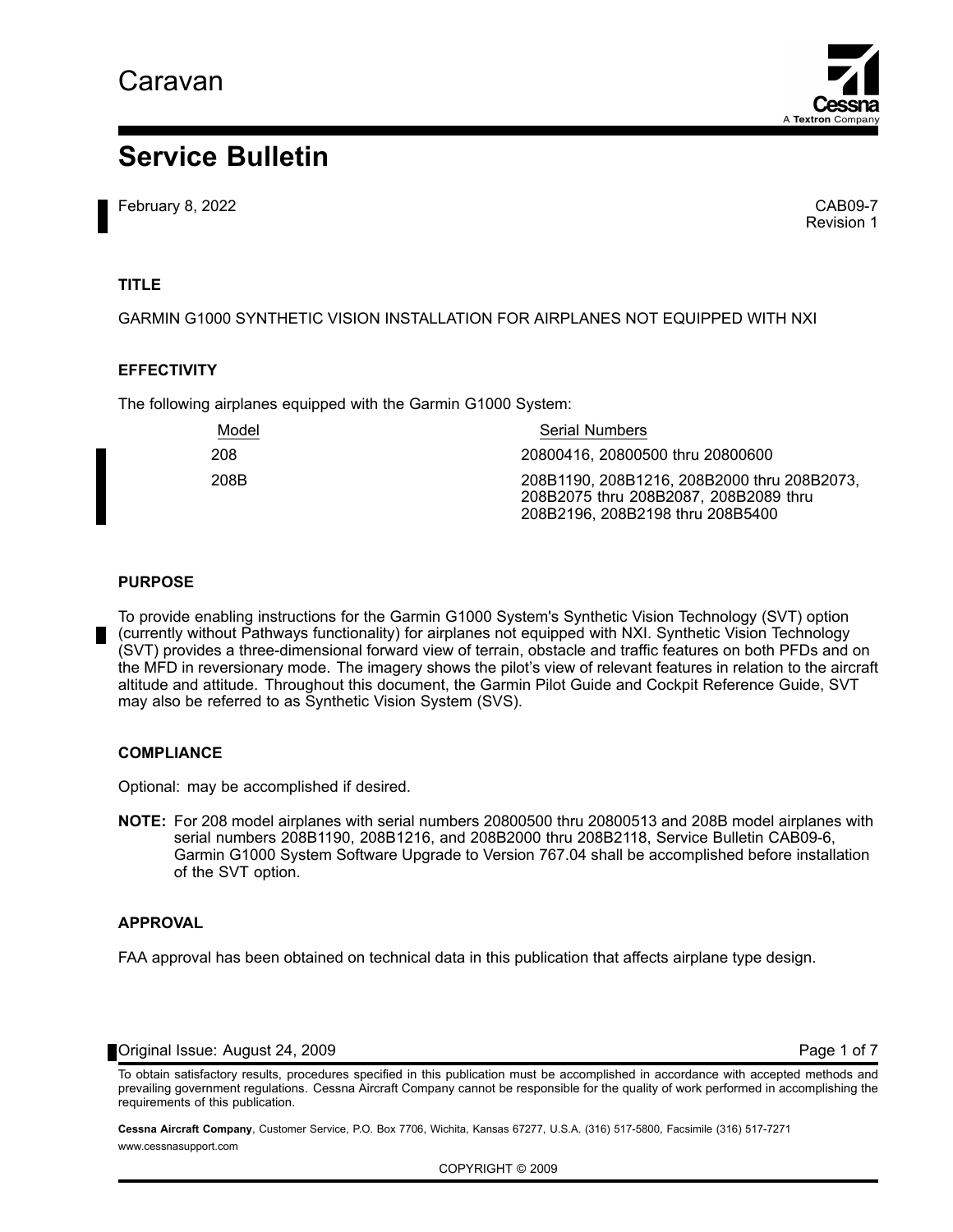#### **MAN-HOURS**

Approximately 0.3 man-hour to do the enabling for SVT.

If necessary, approximately 0.5 man-hour to update the 010-00330-43 GDU Supplemental Database SD Cards for airplanes equipped with Chartview.

#### **MATERIAL**

The parts listed below are available from Textron Aviation Customer Service through an appropriate Textron Aviation Service Station

TABLE 1

| Model | <b>Serial Effectivity</b>                  |
|-------|--------------------------------------------|
| 208   | 20800500 thru 20800517                     |
| 208B  | 208B1190, 208B1216, 208B2000 thru 208B2151 |

For the airplanes in TABLE 1, the following parts are available and can be ordered from Textron Aviation Customer Service by completing the attached Model 208/208B SVT Order Form.

\*Please contact Textron Aviation Parts Distribution for current cost and availability of parts listed in this service document. Phone at 1-800-835-4000 (Domestic) or 1-316-517-5603 (International). Send email to: parts@txtav.com. Based on availability and lead times, parts may require advanced scheduling.

| <b>Part Number</b> | <b>Description</b>                | <b>Qty/Airplane</b> |
|--------------------|-----------------------------------|---------------------|
| 010-00330-43       | GDU Supplemental Database SD Card |                     |
| 010-00330-55       | <b>SVS Unlock Card</b>            |                     |
| See NOTE 1 below   |                                   |                     |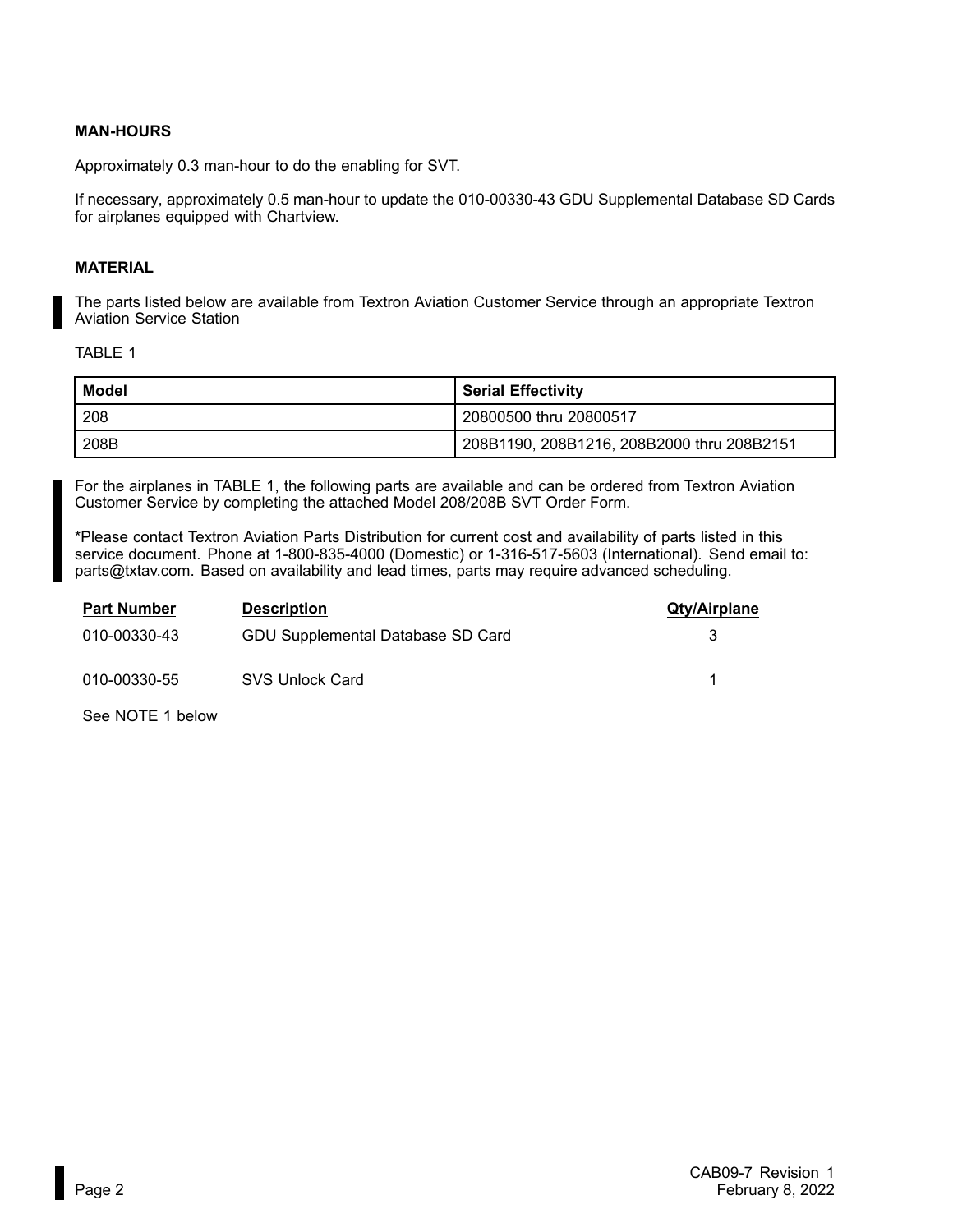TABLE 2

| <b>Model</b> | <b>Serial Effectivity</b> |
|--------------|---------------------------|
| 208          | 20800518 and On           |
| 208B         | 208B2152 and On           |

For the airplanes in TABLE 2, the following part is available and can be ordered from Textron Aviation Customer Service by completing the attached Model 208/208B SVT Order Form and sending it to the contact below:

| <b>Part Number</b> | <b>Description</b> |
|--------------------|--------------------|
|                    |                    |

**Qty/Airplane** 

010-00330-55 SVS Unlock Card 1

See NOTE 1 below

П

\*Please contact Textron Aviation Parts Distribution for current cost and availability of parts listed in this service document. Phone at 1-800-835-4000 (Domestic) or 1-316-517-5603 (International). Send email to: parts@txtav.com. Based on availability and lead times, parts may require advanced scheduling.

**NOTE 1**: In addition to the above parts, you must also have one of the Pilot's Operating Handbook supplements that follow as applicable:

| <b>NEW P/N</b>   | QUANTITY | <b>DESCRIPTION</b>                                                                                                                                                                                                                                 |
|------------------|----------|----------------------------------------------------------------------------------------------------------------------------------------------------------------------------------------------------------------------------------------------------|
| 208PHBUS-S21-04  | 1        | Pilot's Operating Handbook and FAA<br>Approved Airplane Flight Manual<br>Cessna Model 208B G1000,<br>Serials 20800416 and 20800500 and<br>On<br>Supplement S21<br>Garmin G1000 Synthetic Vision<br>Technology (SVT)                                |
| 208BPHBUS-S21-02 | 1        | Pilot's Operating Handbook and FAA<br>Approved Airplane Flight Manual<br>Cessna Model 208B G1000, non EX<br>Supplement S21<br>Garmin G1000 Synthetic Vision<br>Technology (SVT)                                                                    |
| 208BPHCUS-S4-02  | 1        | Pilot's Operating Handbook and FAA<br>Approved Airplane Flight Manual<br>Cessna Model 208B 867 SHP -<br>G1000, EX Without Fairing<br>Serials 208B2197 and 208B5000 and<br>On<br>Supplement S4<br>Garmin G1000 Synthetic Vision<br>Technology (SVT) |
| 208BPHDUS-S4-02  | 1        | Pilot's Operating Handbook and FAA<br>Approved Airplane Flight Manual<br>Cessna Model 208B 867 SHP - G1000,<br>With Fairing<br>Serials 208B2197 and 208B5000 and<br>On<br>Supplement S4<br>Garmin G1000 Synthetic Vision<br>Technology (SVT)       |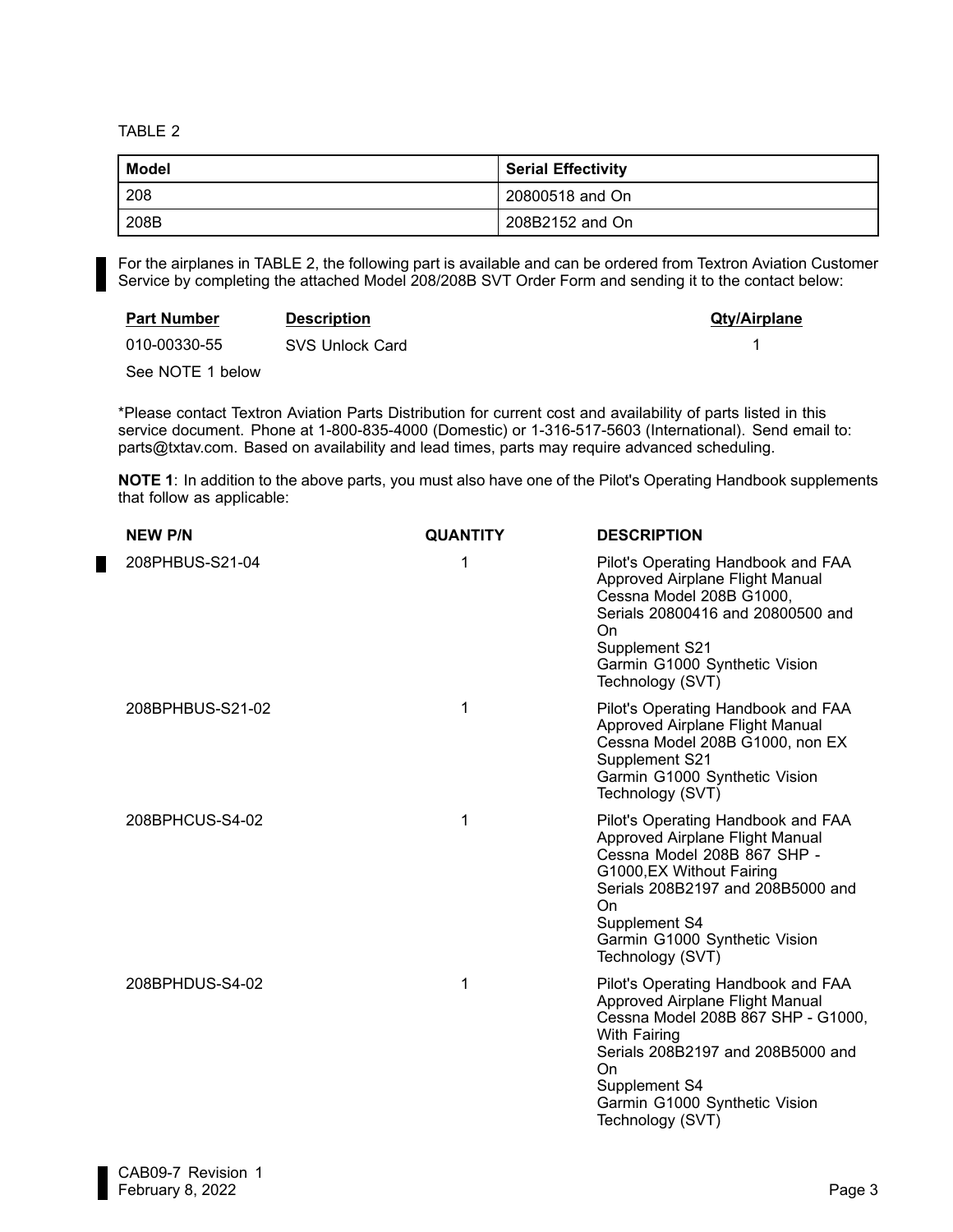#### **ACCOMPLISHMENT INSTRUCTIONS**

#### **Change In Weight And Balance**

#### Negligible

- 1. Connect external electrical power to the airplane.
	- A. For airplanes that will install SVT for the first time, go to Step 2.
	- B. For airplanes that have previously installed SVT and need to install it again, go to Step 3.
- 2. Make sure that an approved system software version is installed on your airplane:
	- A. Make sure that all of the necessary circuit breakers are pushed in for normal mode start up of the G1000 System.
	- B. Make sure that the EXTERNAL POWER switch is set to BUS and the AVIONICS 1 and 2 switches are set to ON.
	- C. On the Multifunction Display (MFD) start up (splash) screen, make sure that the system software version shown in the upper right corner of the screen is version 0767.04 or later.
		- **NOTE:** You can also find the system software version if you turn the large and the small FMS knobs on the MFD to go to the AUX-SYSTEM STATUS page.
		- (1) If the software version is not 0767.04 or later, put the EXTERNAL POWER switch and the AVIONICS 1 and 2 switches to the off position, load the correct software per Cessna Service Bulletin CAB09-6, and then do Step 2 again.
		- (2) If the software version is 0767.04 or later, go to Step 2D.
	- D. Find and record the SYSTEM ID NUMBER.
		- (1) Turn the large FMS knob on the MFD to go to the AUX page.
		- (2) Turn the small FMS knob to go to the AUX-SYSTEM STATUS page.
		- (3) Find the AIRFRAME display box in the upper right corner of the screen and record the SYSTEM ID NUMBER.
	- E. Put the EXTERNAL POWER switch and the AVIONICS 1 and 2 switches to the off position.
	- F. Make sure that you have the 190-00748-01 (or later) Cockpit Reference Guide.
- 3. Do the SVT option upload to the G1000 Avionics system as follows:
	- A. Remove the GDU Supplemental Database SD Cards from the bottom slots of the three flight displays.
	- B. If the GDU Supplemental Database SD Cards are not 010-00330-43 SD Cards, make sure that you have 010-00330-43 SD Cards ready for installation for the completion of this Service Bulletin.
	- C. If not done previously, connect external electrical power to the airplane.
		- **NOTE:** If you will replace the existing GDU Supplemental Database SD Cards with new 010-00330-43 SD Cards, you must update the new 010-00330-43 SD Cards with the latest database cycles from Garmin before you install them in the flight displays to make sure that no error messages will display. Also, if the airplane has Chartview by Jeppesen installed, the latest Jeppesen update will be necessary for you to continue to use Chartview.
	- D. Disengage the PFD1, PFD2, and MFD circuit breakers.
	- E. Make sure that the EXTERNAL POWER switch is set to BUS and the AVIONICS 1 and 2 switches are set to ON.
	- F. Push and hold the ENT key on the PFD2 and engage the PFD2 circuit breaker.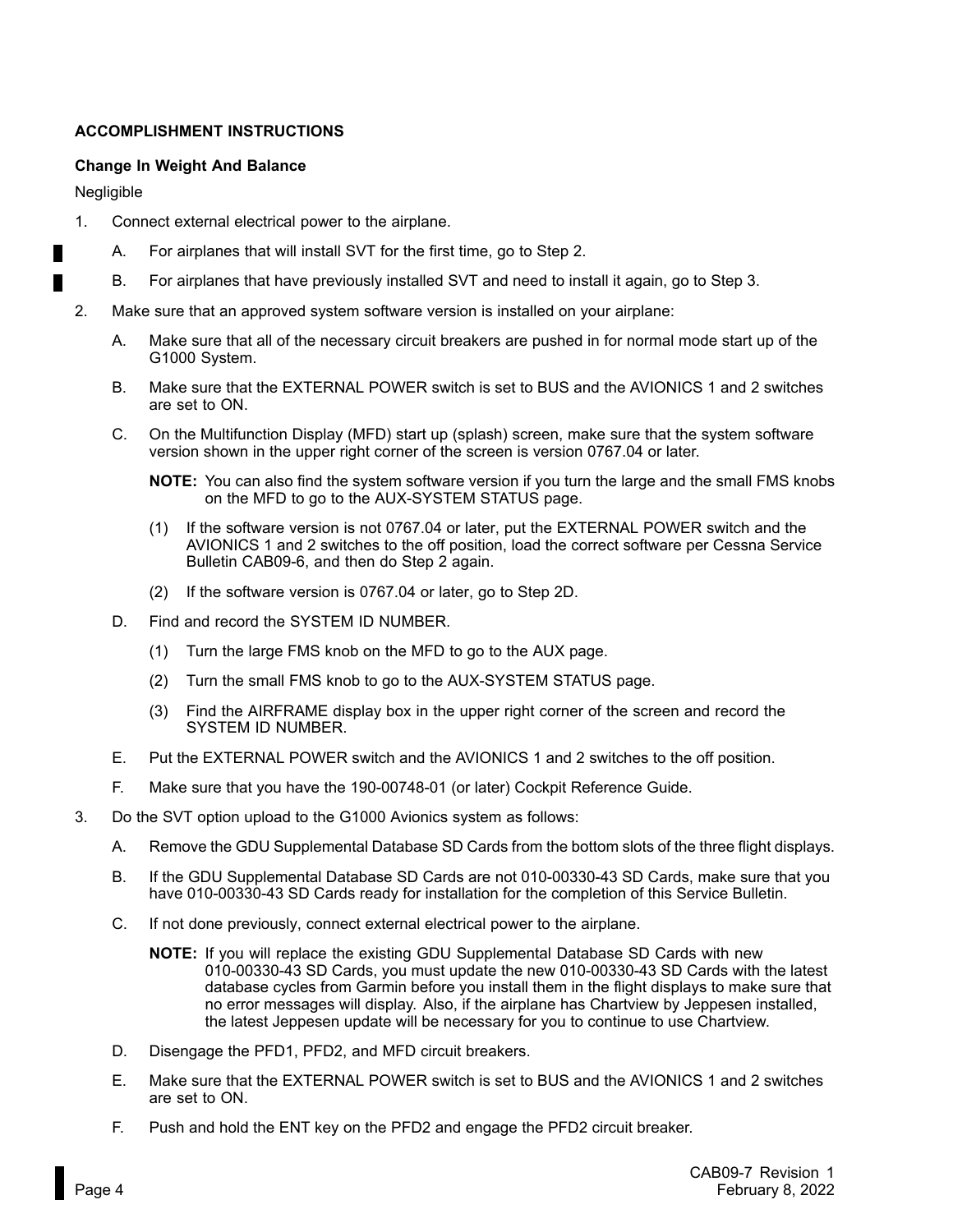- G. Release the PFD2 ENT key when the message that follows appears: **INITIALIZING SYSTEM**.
- H. Push and hold the ENT key on the MFD and engage the MFD circuit breaker.
- I. Release the MFD ENT key when the message that follows appears: **INITIALIZING SYSTEM**.
- J. Install the 010-00330-55 SVS Unlock Card in the PFD1 top slot.
- K. Push and hold the ENT key on the PFD1 display and engage the PFD1 circuit breaker.
- L. Release the PFD1 ENT key when the message that follows appears: **INITIALIZING SYSTEM**.
- M. Turn the small FMS knob on the PFD1 to go to the SYSTEM UPLOAD page. Push the small FMS knob to activate the cursor and turn the small FMS knob to highlight the CONFIGURATION FILE in the AIRFRAME field.

**NOTE:** Do not use the DISABLE SVS function. Synthetic Vision Display is pilot controlled ON or OFF through the use of the soft key selection on the PFDs.

- N. Push the ENT key.
- O. Turn the small FMS knob to expand the drop down menu and highlight ENABLE SVS DUAL PFD in the FILE field and push the ENT key of the PFD.
- P. Push the LOAD soft key.
- Q. Monitor the status of the upload.
- R. When the UPDATE COMPLETED dialog box appears, push the ENT key to acknowledge it.
- S. Do Steps 3M through 3R again if the summary field shows NOT COMPETED. Do not cancel an upload before it successfully loads or fails. Wait until <sup>a</sup> successful load or fail shows in the summary field before you begin Steps 3M through 3R again.
	- **NOTE:** You can do Steps 3M through 3R again for <sup>a</sup> maximum of four times because of <sup>a</sup> failed or cancelled upload prompt message. If system does not upload after the fourth attempt, correct the hardware failure and start the configuration upload again. (Refer to Garmin Line Maintenance Manual, 190-00869-00 Revision C or latest revision.)
- T. Push the UPDT CFG soft key, select YES, and then push the ENT key to update the PFD1 configuration module.
- U. Monitor the status of the configuration module update.
- V. When the UPDATE CONFIG COMPLETE dialog box appears, push the ENT key to acknowledge it.
- W. Put the EXTERNAL POWER and the AVIONICS 1 and 2 switches to the OFF position to remove power from the system.
- X. Remove the SVS Unlock Card from the PFD1 top slot.
- Y. Keep the SVS Unlock Card in the blue aircraft software sleeve in the Pilot's Operating Handbook.
- Z. Insert the three GDU Supplemental Database SD Cards into the bottom slots of the three flight displays. Make sure that they are 010-00330-43 GDU Supplemental Database SD Cards.
- 4. Remove external electrical power from the airplane.
- 5. Make sure that the airplane is outside the hangar with <sup>a</sup> clear view of the sky or inside <sup>a</sup> hangar with <sup>a</sup> global positioning system (GPS) repeater system.

**NOTE:** An insufficient GPS positional fix can negatively affect the integrity of the SVT display after it is enabled.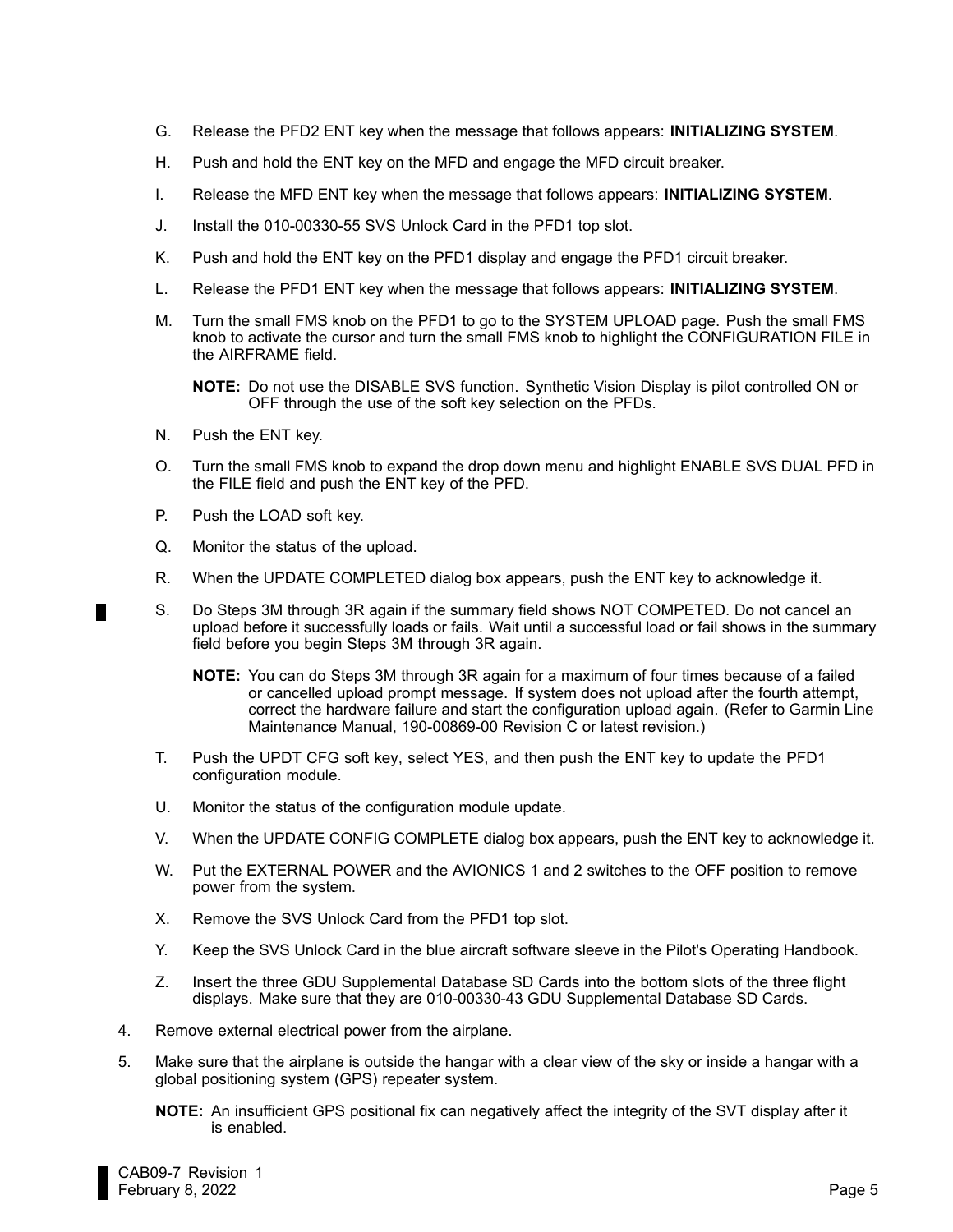- 6. Make sure that you have done the SVT upload to the Garmin G1000 Avionics system correctly as follows:
	- A. Put the BATTERY and the AVIONICS 1 and 2 switches to the ON position to apply power to the system and allow the system to power on in normal mode.
	- B. Push the ENT key on the MFD to clear the start up (splash) screen.
	- C. Push the PFD soft key on the PFD1 display.
	- D. Make sure that SYN VIS soft key shows on the PFD screen.
	- E. Push the SYN VIS soft key.
	- F. Push the SYN TERR soft key.
		- **NOTE:** If this is the first initialization (enablement) of the 010-00300-43 GDU Supplemental Database SD Card, it can take up to five minutes before SVT enables and shows on the screen.
	- G. Make sure that the SYN TERR, HRZN HDG, and APTSIGNS soft keys show activated on the SVT sub menu.
- 7. Do the SVT field of view activation as follows:
	- A. Turn the large FMS knob on the MFD to go to the MAP group.
	- B. Push the MENU key on the MFD.
	- C. Turn the small FMS knob to highlight the MAP SETUP option.
	- D. Push the ENT key.
	- E. Turn the small FMS knob to expand the drop down menu and select MAP in the group field.
	- F. Push the ENT key.
	- G. Turn the large FMS knob to scroll through the aviation group options to the FIELD OF VIEW option.
	- H. Turn the small FMS knob to select ON in the FIELD OF VIEW option.
	- I. Push the small FMS knob to return to the navigation map page on the MFD.
- 8. Put the BATTERY and the AVIONICS 1 and 2 switches to the OFF position to remove power from the system.
- 9. Make sure to incorporate the applicable Garmin G1000 Synthetic Vision Supplement to the POH.
	- 10. Make <sup>a</sup> logbook entry stating compliance with this Service Bulletin. Make <sup>a</sup> copy of the logbook entry, fill out the Certification of Installation form that is included with the 010-00330-55 SVS Unlock Card, and send the completed form and copy of the logbook entry to Textron Aviation Customer Service, Dept 751C, P.O. Box 7706, Wichita, KS 67277-7706.\* This step must be completed at the time of installation in order for the airplane to be eligible for subsequent SVS unlock card loss/replacement assistance.
		- **NOTE:** This information shall be considered an amendment to the Cessna Manufacturer's Service/Maintenance Manual.

\*Please contact Textron Aviation Parts Distribution for current cost and availability of parts listed in this service document. Phone at 1-800-835-4000 (Domestic) or 1-316-517-5603 (International). Send emailto: parts@txtav.com. Based on availability and lead times, parts may require advanced scheduling.

#### **CREDIT**

Not applicable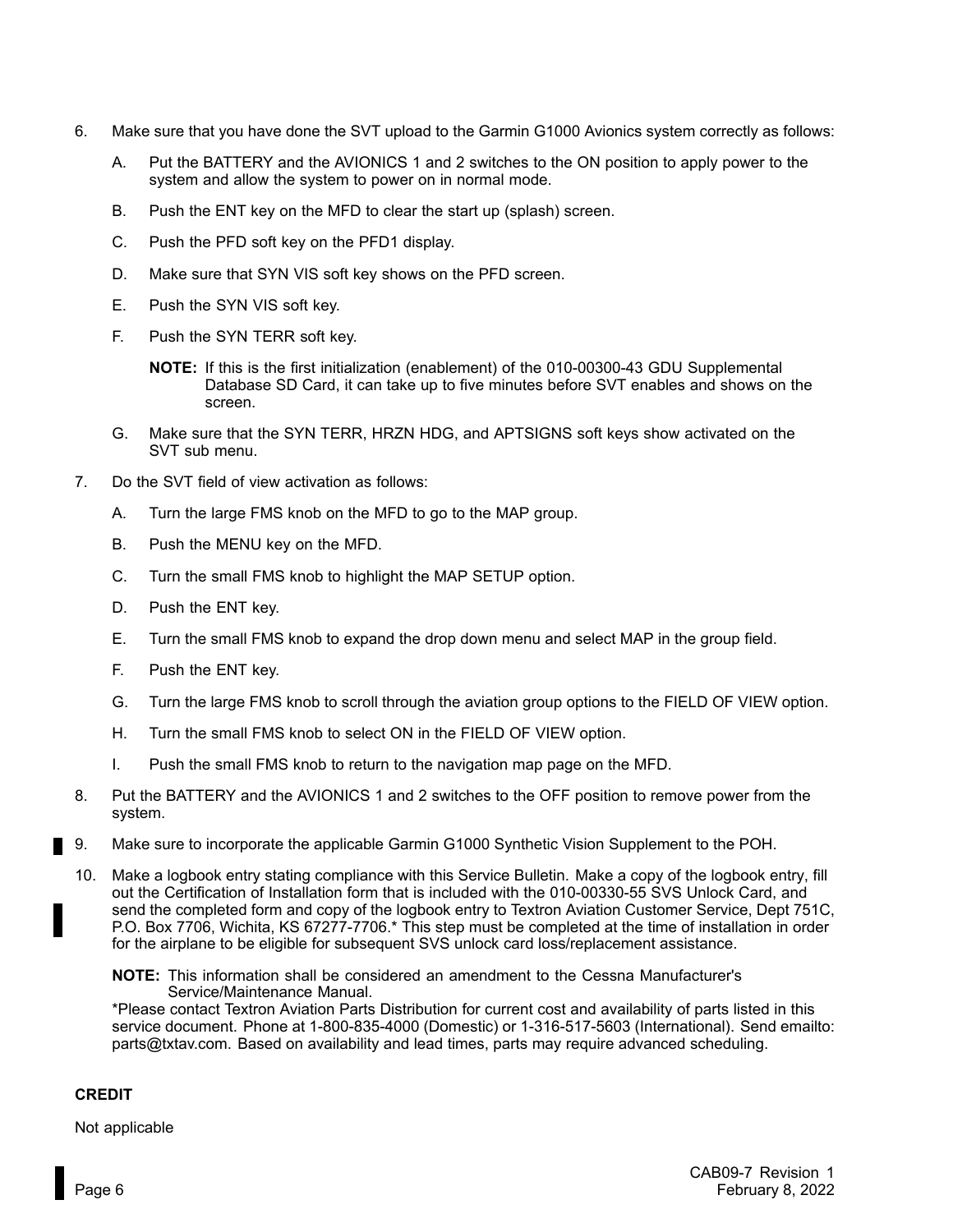\* \* \* \* \* \* \*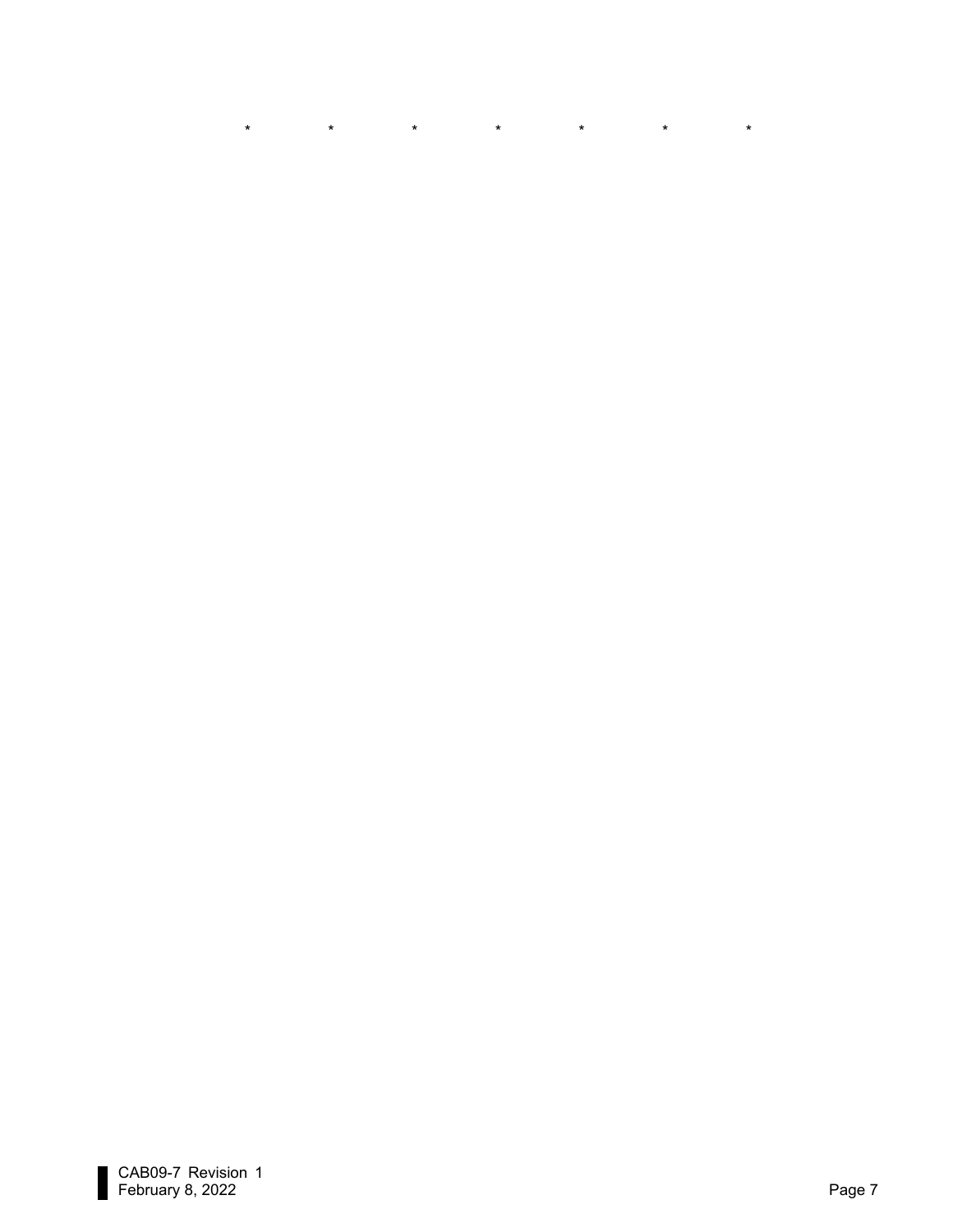# **ATTACHMENT**

**PART NO. DESCRIPTION**

### **CARAVAN MODEL 208/208B SVT ORDER FORM CAB09-7**

010-00330-55 Synthetic Vision Technology Enablement SD Card for Model 208/208B (Includes the POH Supplement)

NOTE: SVT WILL BE FAA APPROVED AND MAY NOT BE IMMEDIATELY APPROVED FOR USE IN ALL INTERNATIONAL COUNTRIES/CAA JURISDICTIONS. (CALL CESSNA CUSTOMER SERVICE FOR CURRENT STATUS)

010-00330-43\* GDU Supplemental Database SD Cards (3 each per airplane)

\*NOT REQUIRED FOR AIRPLANE SERIAL NUMBERS 20800518 and On and 208B2152 and On. THE 010-00330-43 GDU SUPPLEMENTAL DATABASE SD CARDS WERE FACTORY INSTALLED ON THOSE AIRPLANES. PRICE IS FOR 3 SD CARDS.

\*Please contact Textron Aviation Parts Distribution for current cost and availability of parts listed in this service document. Phone at 1-800-835-4000 (Domestic) or 1-316-517-5603 (International). Send email to: parts@txtav.com. Based on availability and lead times, parts may require advanced scheduling.

THIS FORM MAY BE COMPLETED AND SUBMITTED BY A TEXTRON AVIATION CARAVAN OR PROPJET SERVICE STATION OR AN INDIVIDUAL AIRPLANE OWNER. Please complete the following:

| <b>Service Station Information:</b>                   | <b>Owner Information:</b>                                |
|-------------------------------------------------------|----------------------------------------------------------|
| Airplane Serial Number:<br><u> and Communications</u> | System ID Number: ____________________________           |
| Service Station Name: 1997                            | Owner/Company Name:<br><u>[</u> [11] Dwner/Company Name: |
|                                                       |                                                          |
|                                                       |                                                          |
|                                                       |                                                          |
| Postal Code: Country:                                 | Postal Code: Country:                                    |
|                                                       |                                                          |
|                                                       |                                                          |
| <b>Payment Information:</b>                           |                                                          |

NOTE: If paying by credit card, please contact your bank to make sure that the authorization for the transaction amount will clear PRIOR to submitting this form.

| (Circle One) VISA, MasterCard, American Express | Name on the Card:       |
|-------------------------------------------------|-------------------------|
| <b>Card Number</b>                              | <b>Expiration Date:</b> |
| Cessna Customer Account Number:                 |                         |

Wire Transfer: Please submit order form prior to sending wire information. JP Morgan Chase Bank 1 Chase Manhattan Plaza New York, New York, 10081 USA. Account Number 910-1-209543, ABA Routing Number 0210-00021 Swift code Chasus33.

Customer Signature: etc. All and the Date:  $\Box$ 

**By signing this order form the customer agrees that, upon shipment to the customer, this purchase is non-refundable. Customer also understands that SVT will require compliance with <sup>a</sup> Cessna Service Bulletin and may only be installed by <sup>a</sup> Cessna Authorized Service Station.**